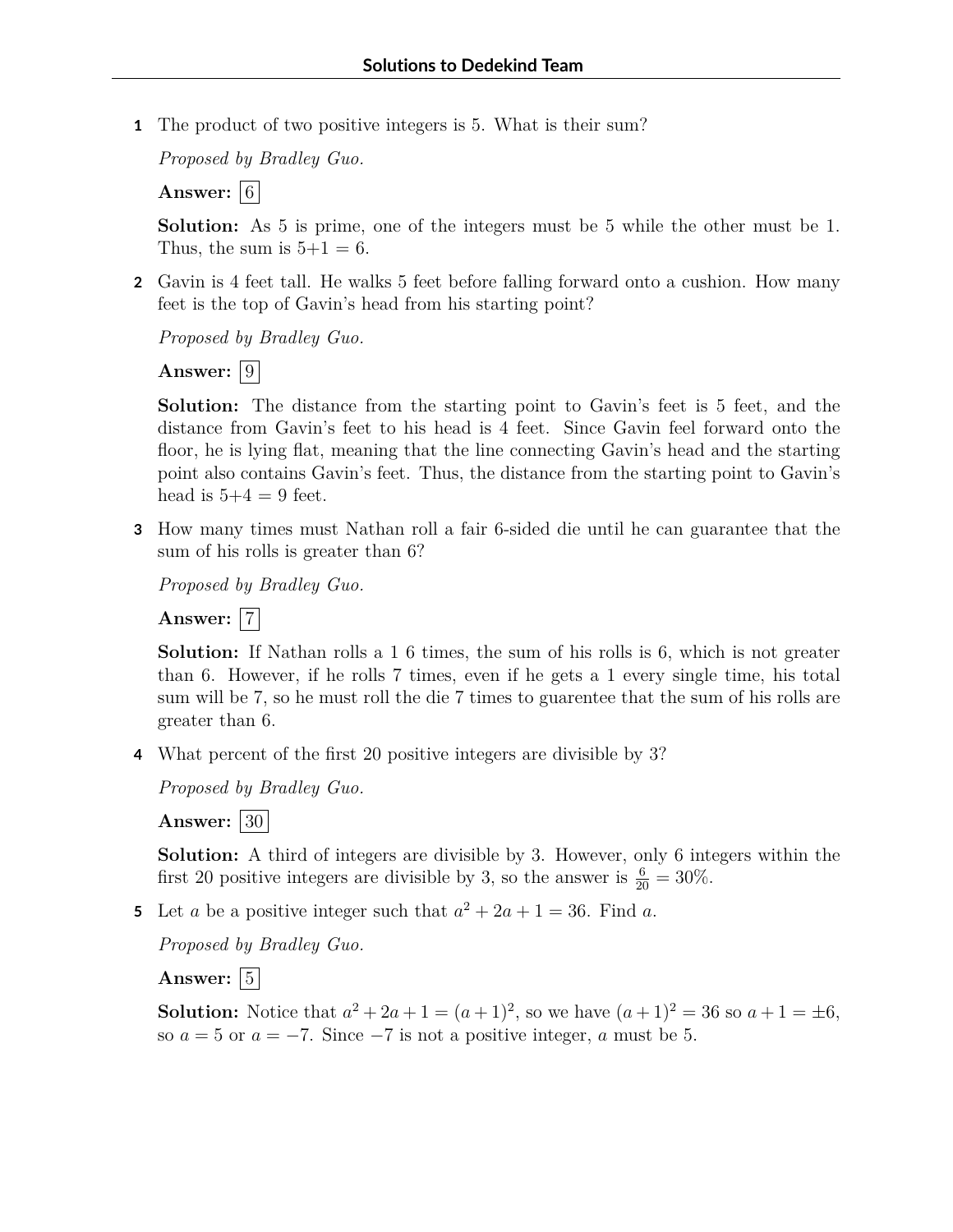**6** It is said that a sheet of printer paper can only be folded in half 7 times. A sheet of paper is 8.5 inches by 11 inches. What is the ratio of the paper's area after it has been folded in half 7 times to its original area?

*Proposed by River Chen.*



**Solution:** Folding a paper halves one dimension, therefore halving the area. That means that seven folds halves the area 7 times, so the ratio of the paper's area after it has been folded in half 7 times to its original area is  $\frac{(\frac{1}{2})^7}{1} = \frac{1}{12}$ 128

**7** Boba has an integer. They multiply the number by 8, which results in a two digit integer. Bubbles multiplies the same original number by 9 and gets a three digit integer. What was the original number?

*Proposed by Bradley Guo.*

**Answer:** |12|

**Solution:** Because multiplying the number by 8 results in a two digit number, the number must be between 2 and 12, inclusive. Furthermore, because multiplying the number by 9 results in a three digit integer, the number must be at least 12. Thus, the only number the original number could be is 12.

**8** The average number of letters in the first names of students in your class of 24 is 7. If your teacher, whose first name is Blair, is also included, what is the new class average?

*Proposed by Elina Lee.*

**Answer:** 6.92 or 173 25

**Solution:** The number of letters in the first names of the students in the class is  $24 \cdot 7 = 168$ . Adding the teacher's name results in 173 letters, and dividing that by the total number of people in the class gives  $\frac{173}{25} = 6.92$  letters.

**9** For how many integers x is  $9x^2$  greater than  $x^4$ ?

*Proposed by Bradley Guo.*

## Answer:  $|4|$

**Solution:** If  $9x^2 > x^4$ , we can divide  $x^2$  (since  $x^2$  can't be negative, we can divide it without needing to flip the inequality sign) to get  $9 > x^2$ . Thus, *x* has to be between −3 and 3, not inclusive, so there are only five integers it can be. However, if *x* is 0, we never could have divided by  $x^2$ , and it turns out that  $9x^2$  is equal to  $x^4$  when *x* is 0. That means the only four integers that work are  $-2$ ,  $-1$ , 1*,* and 2.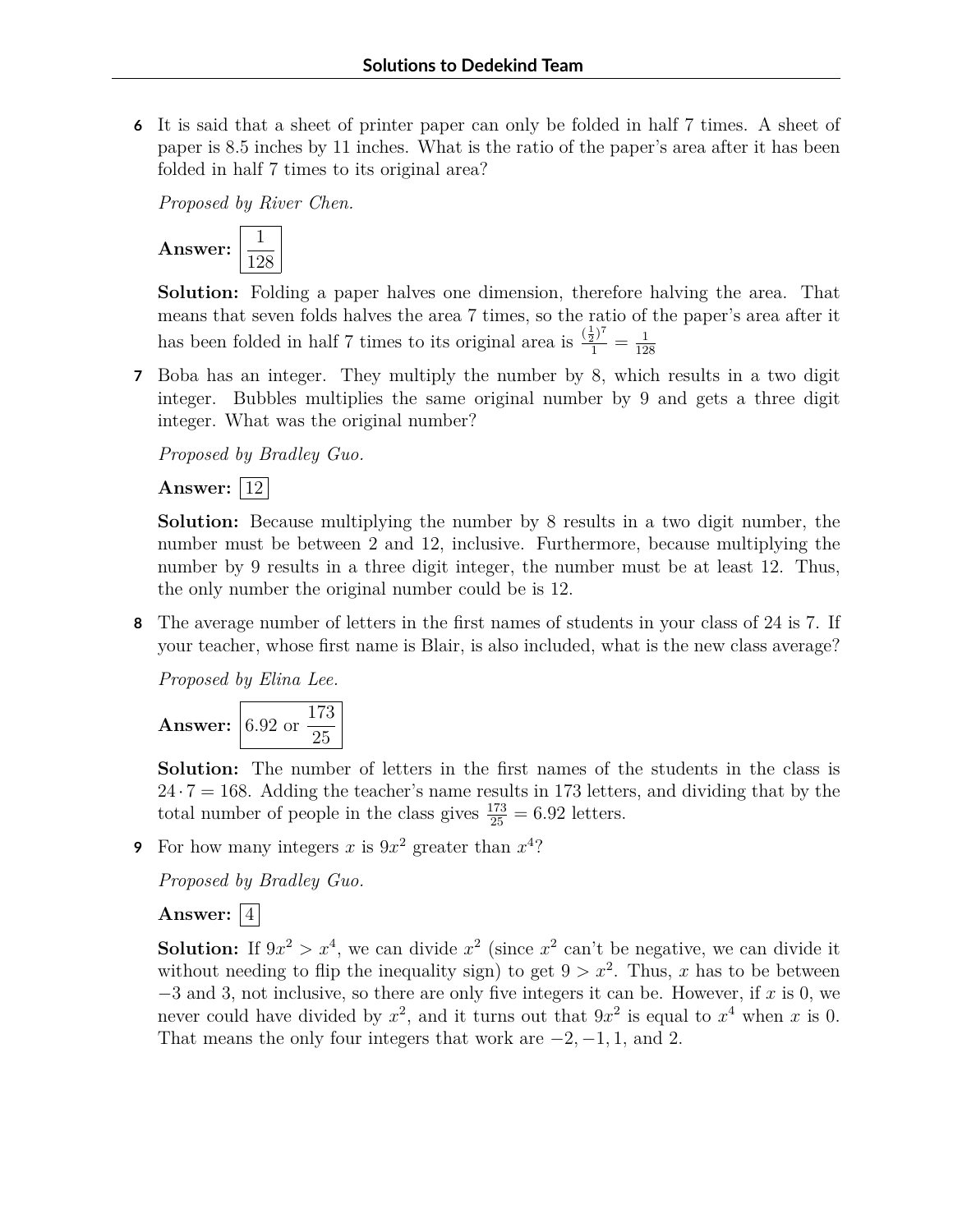**10** How many two digit numbers are the product of two distinct prime numbers ending in the same digit?

*Proposed by Kevin Yao.*

Answer:  $|2|$ 

**Solution:** We know that the two numbers cannot both be larger than 10, as then their product would be at least three digits. That means that one of the numbers has to be an one digit prime. Looking at the one digit primes, we can see that if the prime is 3, we can multiply it by 13 or 23 to form a two digit number, but 33 isn't prime and 43 makes the product larger than 99. If the prime is 5, no number ending in 5 greater than 5 can't be prime. If the prime is 7, the first prime number ending in the same digit larger than that prime is 17, but that product is larger than 100. As there are no other one digit primes, the only products possible are  $3 \cdot 13 = 39$  and  $3 \cdot 23 = 69$ .

**11** A triangle's area is twice its perimeter. Each side length of the triangle is doubled, and the new triangle has area 60. What is the perimeter of the new triangle?

*Proposed by Bradley Guo.*

**Answer:** 15

**Solution:** Since the new triangle has area 60, the old triangle must have had area  $\frac{60}{4}$  = 15. That tells us that the old triangle had perimeter  $\frac{15}{2}$ , so the new one must have perimeter  $\frac{15}{2} \cdot 2 = 15$ 

**12** Let *F* be a point inside regular pentagon *ABCDE* such that  $\triangle FDC$  is equilateral. Find ∠*BEF*.

*Proposed by Kevin Wu.*

**Answer:**  $|6|$ 

**Solution:** The angles in a regular pentagon are all 108°. Thus,  $\angle EDF = \angle BCF =$  $108 - 60 = 48^\circ$ . Since  $\triangle$  FDC is equilateral,  $\overline{DC} = \overline{DF} = \overline{FC}$ . That means that  $\overline{ED} = \overline{FD}$ , so  $\triangle EDF$  is isoceles. This tells us that  $\angle EFD = \frac{180-48}{2} = 66$ . Then,  $\angle EFB = 360 - 60 - 66 - 66 = 168$ . Due to symmetry,  $\overline{EF} = \overline{FB}$ , so  $\angle BEF =$  $\frac{180-168}{2} = 6^{\circ}.$ 

**13** Carl, Max, Zach, and Amelia sit in a row with 5 seats. If Amelia insists on sitting next to the empty seat, how many ways can they be seated?

*Proposed by Bradley Guo.*

**Answer:** 48

**Solution:** Notice that Amelia and the chair must always be together, so we can think of Amelia and the empty chair as one being, Chairmelia. If we seat Chairmelia, Carl, Max, and Zach, there are  $4! = 24$  ways to arrange them. However, the arrangement of the chair and Amelia can happen in two ways, with the the chair being left of Amelia or right of Amelia. Thus, there are  $24 \cdot 2 = 48$  ways.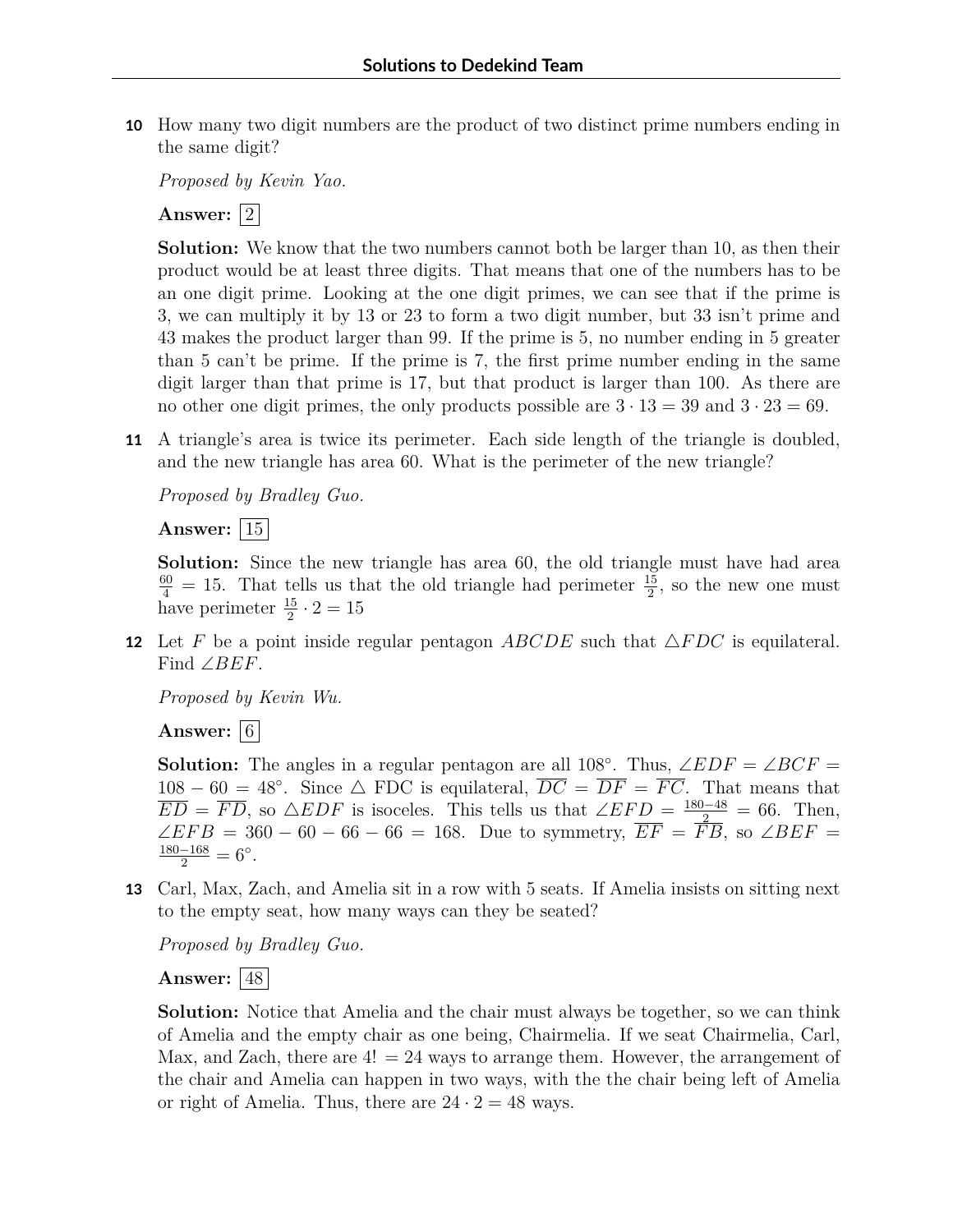**14** The numbers 1*,* 2*, ...,* 29*,* 30 are written on a whiteboard. Gumbo circles a bunch of numbers such that for any two numbers he circles, the greatest common divisor of the two numbers is the same as the greatest common divisor of all the numbers he circled. Gabi then does the same. After this, what is the least possible number of uncircled numbers?

*Proposed by Nathan Cho.*

**Answer:** 12

**Solution:** Call a set *S good* if the pairwise gcds of numbers in *S* is constant.

We note that there are 10 prime numbers that are less than or equal to 30.

*Claim* If there are *k* distinct prime factors appearing in the prime factorizations of all numbers in a set *S*, then any subset  $A \subset S$  with  $|A| > k + 1$ , then *A* cannot be *good*.

*Proof.* By assumption, *A* is good with greatest common divisor *c*. Then, let

$$
B = \left\{ \frac{a}{c} \mid a \in A \right\}.
$$

Since we are dividing out by the greatest common divisor, any two numbers in *B* must be coprime.

Let prime *p* appearing as a divisor in set *S*. Then, note that if *p* appears in the factorizations of multiple numbers in *B*, then clearly those numbers are not coprime. Hence, it follows that *p* can only divide one number in *B*.

Since at most one number in *B* can be 1, and no numbers in *B* can be equal, we see that choosing  $k + 2$  numbers would imply that at least  $k + 1$  numbers of *B* are not equal to 1. But by pigeonhole principle, this would mean that there would have to be two numbers that are divisible by the same prime, which is contradiction.  $\Box$ 

By our claim, Gumbo can choose at most 11 numbers. If we remove these numbers from *S*, we see that we are left with at least 6 prime numbers, since we can at most remove one occurrence of a number divisible by any given prime, and only 4 primes occur exactly once in our original *S* (namely, 17, 19, 23, 29).

It follows from our claim once more that Gabi can choose at most 7 numbers from the new *S*. Hence, the two can choose at most 18 distinct numbers, which we will show by example must be possible:

Gumbo can choose the numbers

1*,* 3*,* 5*,* 7*,* 11*,* 13*,* 16*,* 17*,* 19*,* 23*,* 29*,*

while Gabi chooses the numbers

2*,* 4*,* 6*,* 10*,* 14*,* 22*,* 26*.*

Thus, the answer is  $30 - 18 = |12|$ .